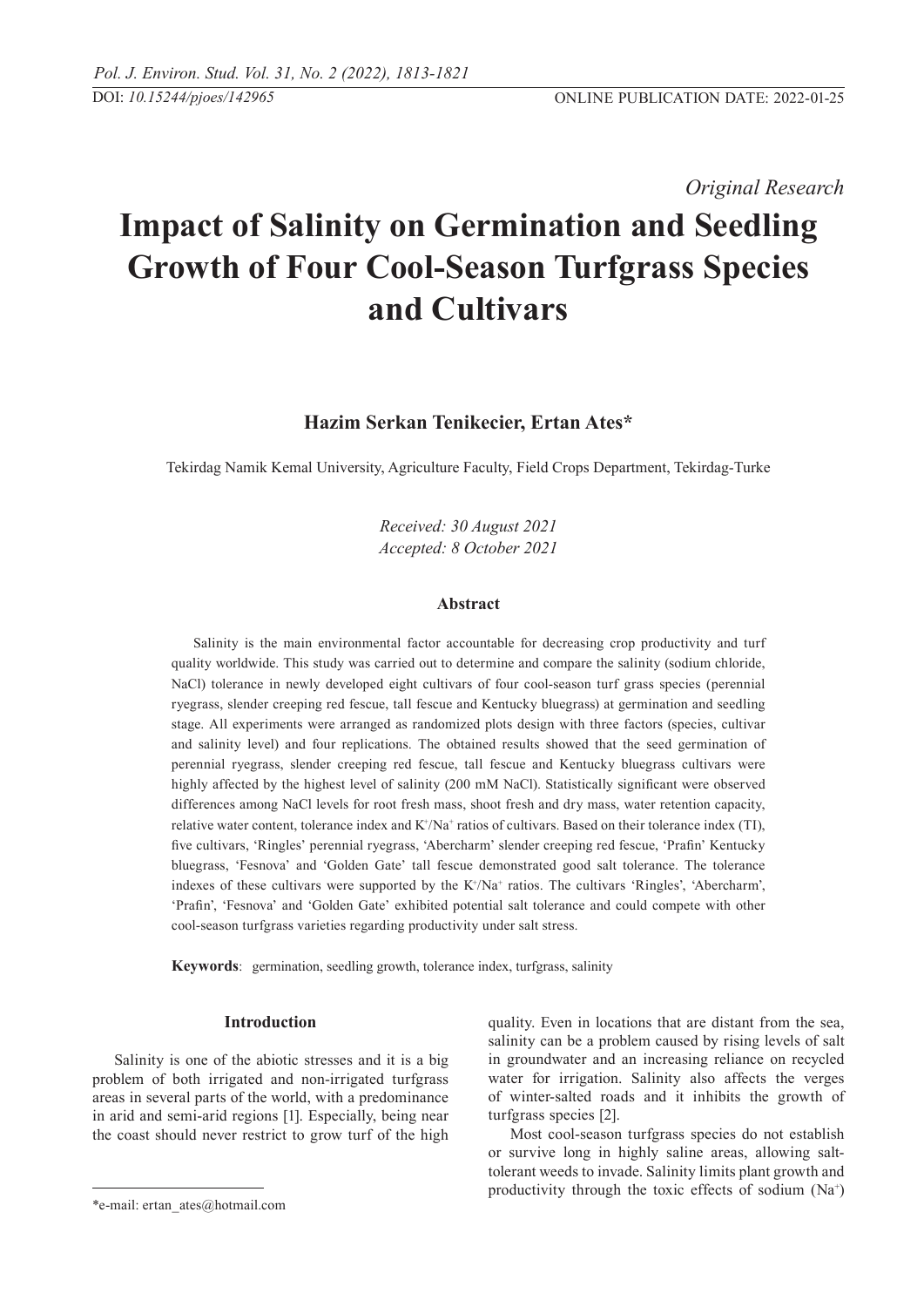and chloride (Cl<sup>-</sup>) ions, which leads to ionic imbalances, osmotic and oxidative stress [3]. Salinity tolerance is a complex trait, governed by several physiological and biochemical parameters and these parameters greatly influence the normal growth and development of plants [4]. Salinity makes it difficult for the roots to take up water due to the decreased osmotic potential [5]. Plants may have difficulty withdrawing water from what appear to be moist soils. A build-up of salt in the leaves, especially old leaves, can lead to necrosis. The overall effect on the plant depends on the rate of new growth compared with the rate of leaf necrosis. High Na<sup>+</sup> and Cl- concentrations in the soil can affect the uptake of other nutrients, e.g., nitrogen, phosphorus, potassium and, magnesium, which are essential for plant growth [6]. Besides, salinity accelerates the production of active oxygen radicles, such as  $H_2O_2$  (hydrogen peroxide),  $\cdot O_2^-$ (superoxide), <sup>1</sup>O<sub>2</sub>(singlet oxygen), and  $\cdot$ OH<sup>-</sup>(hydroxyl radicle), which can damage or even kill plants [7].

Cool-season turfgrass species and other species vary widely in their tolerance to salts in soil and irrigation water [5, 8]. In most plants, salt tolerance is lowest at germination and during early seedling establishment [9]. Germination failures on saline soils are often the results of high salt concentrations in the seed planting zone because of upward movement of soil solution and subsequent evaporation at the soil surface. These salts interfere with seed germination and crop establishment. Lower levels of salinity delayed germination whereas higher levels in addition, reduced the final percentage of seed germination [10]. Salt tolerance levels can also change with soil and environmental conditions. Minimizing the salt stress on plants, particularly during early development, promotes successful establishment and growth [11]. Salt tolerance of any individual species is demonstrated as the ability to maintain an optimal physiological and biochemical equilibrium under NaCl treatment [3]. In addition to salinity tolerance, tolerance to heat and drought stress is required, because much of the salinized area around the world is found in hot and dry regions [12].

Nevertheless, the new cultivars of cool-season turfgrass species are constantly being developed by breeding companies in Europe, USA and etc. [13]. These cultivars tolerance to abiotic and biotic stresses at different climates must be known for turf management. Besides, the relative salt tolerance among most of the widely used new developed these cultivars has not been adequately studied and it is important to determine cultivars which can have a chance in saltaffected lands [14]. Because of this reason use of salttolerant cultivars offers a useful approach for increasing turfgrass performance. The first step in the program of identification and screening for salinity tolerance in turfgrass species and cultivars are a conduct a germination examination [15]. Literature suggests that in the seedling stage varieties of perennial ryegrass (*Lolium perenne* L.), slender creeping red fescue (*Festuca rubra* L. ssp. *trichophylla* Gaud.), tall fescue (*F. arundinacea* Schreb.) and Kentucky bluegrass (*Poa pratensis* L.) show different tolerance of salinity stress. Because of that, screening and breeding cool-season turfgrass varieties that are salt tolerant during both seed germination and vegetative growth becomes important [16]. Besides, the need for salinity tolerant turfgrasses is increasing because of the increased use of effluent or other low-quality waters for turfgrass irrigation. This study, therefore, was carried out to determine and compare salinity (sodium chloride, NaCl) tolerance in newly developed cultivars of four cool-season turf grass species (perennial ryegrass, slender creeping red fescue, tall fescue and Kentucky bluegrass) at germination and seedling stage.

## **Materials and Methods**

## Materials

Germination experiment was carried out in 2017 at the Department of Field Crops, Faculty of Agriculture, University of Tekirdag Namik Kemal in Turkey. Greenhouse experiments were carried out in 2017- 2018 at same department. Salt tolerance was screened between two cultivars of four cool-season turfgrass species: (I) Perennial ryegrass: cv. 'Ringles' and cv. 'Sun', (II) Slender creeping red fescue: cv. 'Abercharm' and 'Spartan 2', (III) Tall fescue: cv. 'Fesnova' and cv. 'Golden Gate', (IV) Kentucky bluegrass: cv. 'Prafin' and cv. 'Heatmaster'. The certified seed of these cultivars belongs to Semillas Fitó S.A.U in Barcelona (Spain). Before experiments, viability of the seeds was tested by tetrazolium (2, 3, 5-triphenyltetrazolium chloride) test (TTC test) [17]. All experiments were arranged as randomized plots design with three factors (species, cultivar and salinity level) and four replications.

## Methods

#### *Laboratory Experiment*

For surface sterilization, seeds were soaked in 2% NaClO (sodium hypochlorite) for 15 minute and rinsed with sterile water four times and then quickly dried with a sterile paper tissue. Subsequently, four replicates of twenty-five viable seeds for each cultivar of four species were placed on one layer of sterile 'germ test' paper (neutral pH) in closed sterile petri dishes (diameter of 15 cm) and moistured with 10 ml of deionized water at five concentrations of NaCl (Merck 106404 for analysis EMSURE® ACS, ISO, Reag. Ph Eur), namely 0 (control), 50, 100, 150 and 200 mM [5, 18]. Petri dishes were sealed with parafilm to prevent evaporation. According to the results of preliminary studies and standard seed laboratory protocols for perennial ryegrass, slender creeping red fescue, tall fescue and Kentucky bluegrass seed germination tests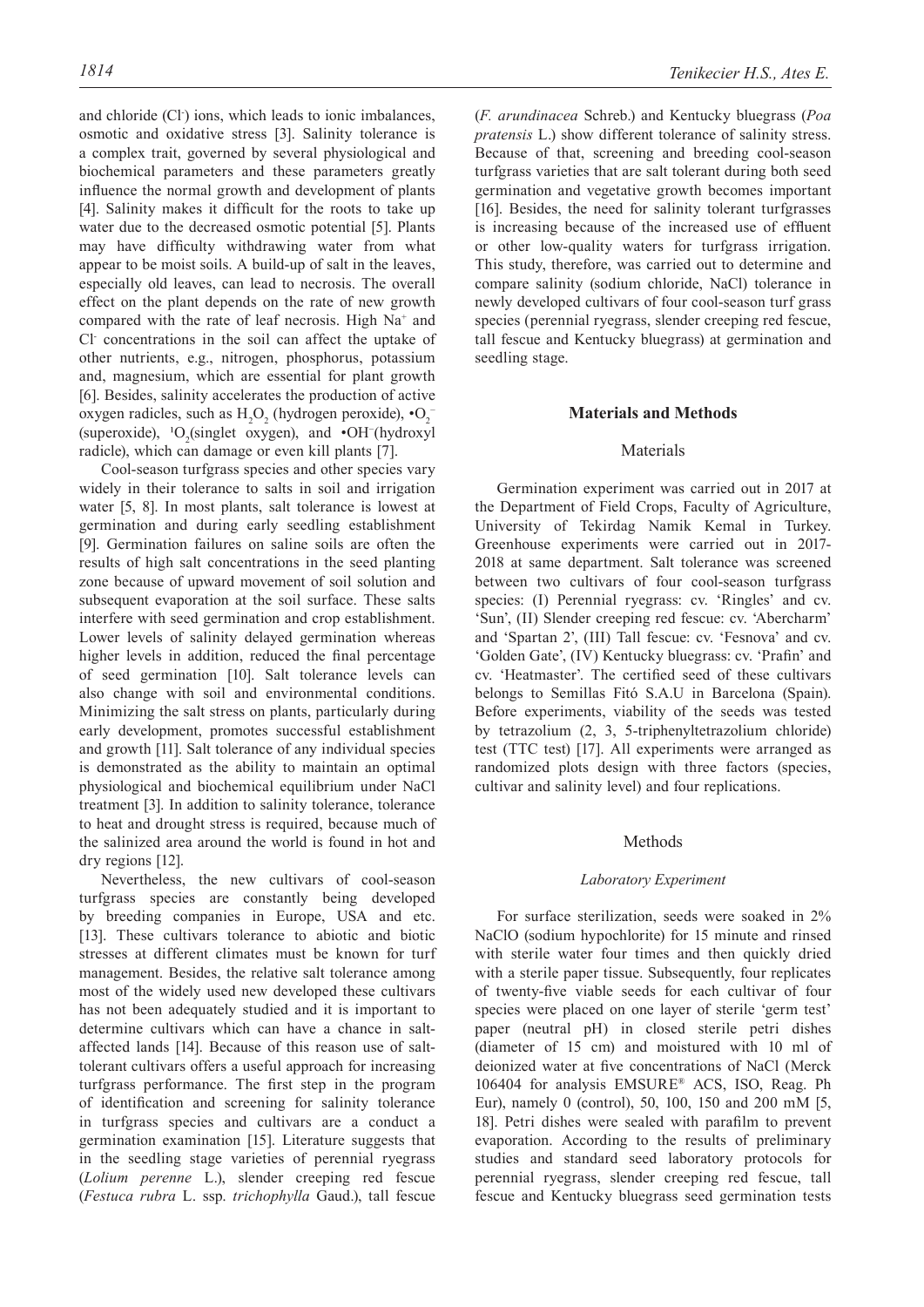[17, 19, 20] were conducted for forty-five days when no further germination was observed [21]. Tests were then incubated at 20±2.0ºC under 1.63Wm-2 of fluorescent lighting at a 12h light/12h dark diurnal cycle. Seeds were considered to have germinated when their radicles have emerged, after which the number of seeds germinated was recorded. During testing, contamination was not found. In salinity stress conditions, because of slow germination of seeds, germination tests were conducted over a longer period (forty-five days) than foreseen in the rules of [17, 19, 20]. Final germination percentage is described by FGP (%) =  $100\frac{\Sigma n}{45}$  [22].

#### *Greenhouse Experiments*

In each year (2017 and 2018), eight seeds of each cultivar were initially planted in each plastic pot (each replication consisted of twenty pots, 18 cm high x 16 cm in diameter) filled with an 1800 g heat-sterilized (95°C, 72 h) soil consisting of 60% sand, 25% silt, and 15% clay, and after the emergence of all the seedlings, four seedlings were allowed to growth in each pot [8]. To prevent resistance in the pots, the mortar soil was placed into polyethylene bags [23]. Pots and bags were sterilized with 2% NaClO for 15 minute and rinsed with sterile water four times. The base nutrient solution was applied in 100 ml to the all pots. The base nutrient solution consisted of quarter-strength Hoagland's solution, except for calcium and magnesium, which were at full strength. This concentration was according to the protocol for forage production under salt stress [24]. All fertilizers used were analytical reagent grade and their concentrations in the solution were as: 0.25 mM potassium dihydrogen phosphate  $(KH_2PO_4)$ , 1.25 mM potassium nitrate  $(KNO<sub>3</sub>)$ , 5.0 mM calcium nitrate  $(Ca(NO<sub>3</sub>)<sub>2</sub> 4H<sub>2</sub>)$ 2.0 mM magnesium sulfate (MgSO<sub>4</sub>7H<sub>2</sub>O), 11.3  $\mu$ M boric acid (H<sub>3</sub>BO<sub>3</sub>), 2.3  $\mu$ M manganese (II) chloride (MnCl<sub>2</sub>·4H<sub>2</sub>O), 0.2  $\mu$ M zinc sulfate (ZnSO<sub>4</sub>7H<sub>2</sub>O), 0.08  $\mu$ M copper sulfate ( $CuSO<sub>4</sub>5H<sub>2</sub>O$ ), 0.004  $\mu$ M ammonium molybdate tetrahydrate  $((NH_4)_6Mo_7O_{24}4H_2O)$  and 30.0  $\mu$ M ferric-EDTA (Fe-EDTA). Concentrations of NaCl (0, 50, 100, 150 and 200 mM) were applied in 100 ml of water after emergence of each cultivar, and all pots were irrigated to field capacity. Salinity level was measured twice a week throughout the experimental duration with EC meter and maintained with the addition of proper quantity of NaCl solution. Control pots were irrigated with distilled water. After the targeted salinity levels were achieved, the irrigation water depending on field capacity was applied for a period of seven weeks (March 07 to April 26 at each year) at greenhouse condition [25]. Fifty days after emergence, seedlings were taken by gentile washing the soil, and each seedling were separated into roots and shoots [16]. Then, the root and shoot fresh mass (RFM and SFM, mg per plant) were determined. Shoot samples were oven-dried at 65ºC for 48 h, to determine dry mass (SDM, mg per plant).

The water retention capability of the shoot was calculated using the following formula: Retention capability (RCS) of shoot (mg) = (SFM-SDM)/SDM [26]. Relative water content (RWC) as percentage of SFM was calculated the following formula: RWC  $(\%)$  = SFM-SDM/SFM x 100 [10]. Furthermore, a tolerance index (TI) was calculated for each cultivar of species; i.e., shoot dry mass (SDM) was calculated by adopting the following formula  $[27]$ :  $TI = SDM$  in salinity stress/SDM in control x 100.

#### *Chemical Analyses*

The oven-dried samples were ground to small  $(\leq 1$  mm) pieces and 15 mg of this was transferred to a digestion flask (25 ml) containing an acid mixture of nitric acid (HNO<sub>3</sub>) and perchloric acid (HClO<sub>4</sub>), in the ratio 3:1 (v/v). The flask was heated gently over a sand bath. The cooled digest was then diluted by adding distilled water and the volume was made up as required. The potassium  $(K^+)$  and  $Na^+$  concentrations were determined using a flame photometer (Shanghaiprecision and scientific instrument Co., Ltd., 6400 A type) following the methods described by  $[10]$ , then  $K^{\dagger}/Na^{\dagger}$  ratios of shoots were calculated. All samples were analyzed in triplicate.

#### *Data Analyses*

Data were analyzed using analysis of variance (ANOVA) (TARIST statistical computer package). There were no significant differences at *P>*0.05 in the year and interactions when comparing the year of greenhouse study or salinity levels. The percentages were subjected to arcsine transformation. Same program was used for the comparison test (Fisher's Least Significant Difference, LSD) of the means from the two years and Standard Deviation (SD) was calculated.

## **Results and Discussion**

#### Effect of Salinity on Seed Germination

The obtained results showed that the seed germination of perennial ryegrass, slender creeping red fescue, tall fescue and Kentucky bluegrass cultivars were highly affected by highest level of salinity (200 mM NaCl) (*P*<0.01, Table 1). FGP of both species 'perennial ryegrass' (75.2%) and 'Kentucky bluegrass' (75.4%) significantly decreased in same salinity level. However, NaCl treatment resulted in decreasing the FGP in the perennial ryegrass and Kentucky bluegrass cultivars as compared to slender creeping red fescue and tall fescue cultivars. The lowest FGP was determined from perennial ryegrass cultivar 'Sun' with 200 mM NaCl level. Among tested eight cultivars of four turfgrass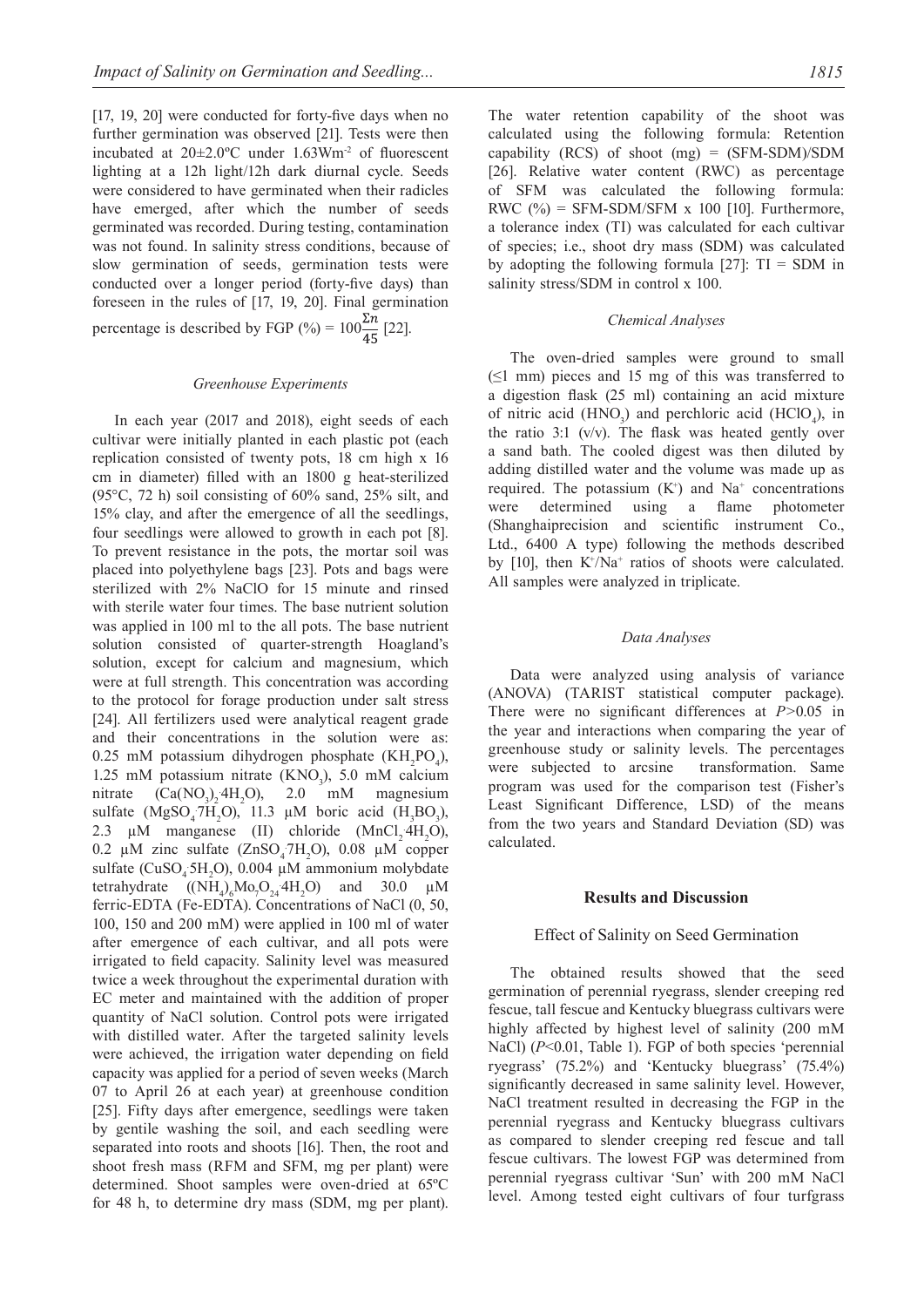|                                                                                                                           | i<br>I                                |
|---------------------------------------------------------------------------------------------------------------------------|---------------------------------------|
|                                                                                                                           | I<br>ļ                                |
|                                                                                                                           | un                                    |
|                                                                                                                           |                                       |
|                                                                                                                           | i<br>くてい<br>ļ                         |
| r<br>C<br>֦֦֦֦֦֦֦֧֧֧֧֧֧֧֧֧ׅ֧֦֧֦֧֦֧֦֧֧֛֚֚֚֚֚֚֚֚֚֚֚֚֚֚֚֚֚֡֝֝֝֝֝֝֝֝֝֟֓֟֓֝֟֓֝֟֓֝֟֓֝֟֓֝֟֓֝֟֓֝֬֜֜<br>16.42<br>SS .<br>co cripti | nn<br>š<br>j<br>くういき<br>I             |
| $\frac{1}{2}$<br>١<br>i                                                                                                   | i                                     |
| is in<br>i<br>.<br>able                                                                                                   | $r$   $PVP$ ]<br>salinit <sup>r</sup> |

*Lolium perenne Festuca arundinacea Festuca rubra* L*.* ssp. *trichophylla Poa pratensis Lolium* 

Salinity level

Salinity level

| mM NaCl                                   |       |               |                         | 'Ringles'   'Sun'   'Fesnova'   'Golden Gate'   'Abercharm' |       | 'Spartan 2' |       | 'Prafin'   'Heatmaster'   <i>perenne</i> |        | arundinacea | trichophylla                                                                                                                                                                                      | pratensis |
|-------------------------------------------|-------|---------------|-------------------------|-------------------------------------------------------------|-------|-------------|-------|------------------------------------------|--------|-------------|---------------------------------------------------------------------------------------------------------------------------------------------------------------------------------------------------|-----------|
|                                           | 99.7a | $-89.5a$      | 99.6a                   | 99.7a                                                       | 98.8a | 99.0a       | 99.3a | 99.0a                                    | 99.6A  | 99.7A       | 98.9AB                                                                                                                                                                                            | 99.2A     |
| $\overline{50}$                           |       | 99.5a   96.4b | 98.0a                   | 98.3a                                                       | 98.6a | 98.5a       | 95.4b | 93.4c                                    | 98.0AB | 98.2AB      | 98.6AB                                                                                                                                                                                            | 94.4BC    |
|                                           | 89.30 | 88.1c         | 95.0b                   | 96.2ab                                                      | 90.6b | 91.0b       | 90.7d | 89.0de                                   | 88.7D  | 95.6B       | 90.8CD                                                                                                                                                                                            | 89.9D     |
| 150                                       | 85.0d | 79.7f         | 92.3c                   | 91.4c                                                       | 88.7c | 88.5c       | 85.0f | 82.4g                                    | 82.4EF | 91.9C       | 88.6DE                                                                                                                                                                                            | 83.7E     |
| 200                                       |       |               | 82.3e   $68.0g$   88.0d | 89.4d                                                       | 83.0d | 84.1d       | 78.5h | 72.2i                                    | 75.2F  | 88.7DE      | 83.6E                                                                                                                                                                                             | 75.4F     |
| are not significantly (P<0.01) different. |       |               |                         |                                                             |       |             |       |                                          |        |             | Aean values within cultivars of the same species followed by the same lowercase letter are not significantly (PS0.01) different; mean values within species followed by the same uppercase letter |           |

showed higher FGP in this salinity concentration. Genetic variability within a species offers a valuable tool for studying mechanism of salt tolerance. One of these mechanisms depends on the capacity for osmatic adjustment that allows growth to continue under saline conditions. With increasing salinity there was a decrease in germination of seeds in the cultivars. Inhibition of germination due to salinity has been reported earlier [5, 6]. It is suggested that decrease in seed germination under saline stress is attributed to decrease water uptake followed by limited hydrolysis of nutrient reserves from storage tissue as well as due to impaired translocation of nutrient reserves from storage tissue to developing embryo axis [10]. When salt-stressed, turfgrasses can suffer from indirect water stress, causing a block in seed germination. An increasing NaCl concentration is likely caused by a decrease in the water potential gradient between seeds and their surrounding media. Seed germination is negatively affected by salinity stress, either osmotically through reduced water absorption or ionically through Na<sup>+</sup> and Cl<sup>-</sup> accumulation, resulting in an imbalance in nutrient uptake and toxicity effects [18]. Sahiade and Boelt [28] emphasized that tall fescue is a cool-season turfgrass with a moderate to high salinity tolerance, and it possess a wide range of variation in salinity tolerance. Contrary to our results, Borawska-Jarmułowicz et al. [16] reported that the germination of perennial ryegrass to be relatively the most salt-tolerant than Kentucky bluegrass. Sheikh-Mohamadi et al. [22] stated that germination of seeds should occur uniformly for a successful establishment of turfgrass seedlings and high FGP is indicator that there is a high potential for successful establishment. Turk and Alagoz [9] reported increased salt concentrations caused decreased the germination rate of tall fescue. Present findings coincide with those earlier ones.

species 'Golden Gate' (89.4%) and 'Fesnova' (88.0%)

# Effect of Salinity on Root and Shoot of Seedlings

Among four cool-season turfgrass species and their cultivars, differences were observed in the root fresh mass, shoot fresh and dry mass (Table 2). Increasing NaCl concentration resulted in a significant decrease in root fresh mass, shoot fresh and dry mass (*P*<0.01). It was noticed that salinity had more negative effects on root fresh mass, shoot fresh and dry mass of slender creeping red fescue, Kentucky bluegrass and perennial ryegrass plants than on tall fescue. Concentration of 200 mM NaCl resulted in significantly lightweight shoots (39.6 mg of shoot fresh mass per plant and 10.0 mg of shoot dry mass per plant) of slender creeping red fescue and root dry mass (14.6 mg per plant) of Kentucky bluegrass. At same salinity level, Kentucky bluegrass cultivar 'Heatmaster' had lower root fresh mass than among cultivars of other species while slender creeping red fescue cultivars 'Abercharm' and 'Spartan 2' had lower shoot fresh mass and shoot dry mass than other cultivars of species. Massahi et al. [29]

*Festuca* 

Lolium

*Festuca rubra* ssp.

Festuca rubra ssp.

*Poa*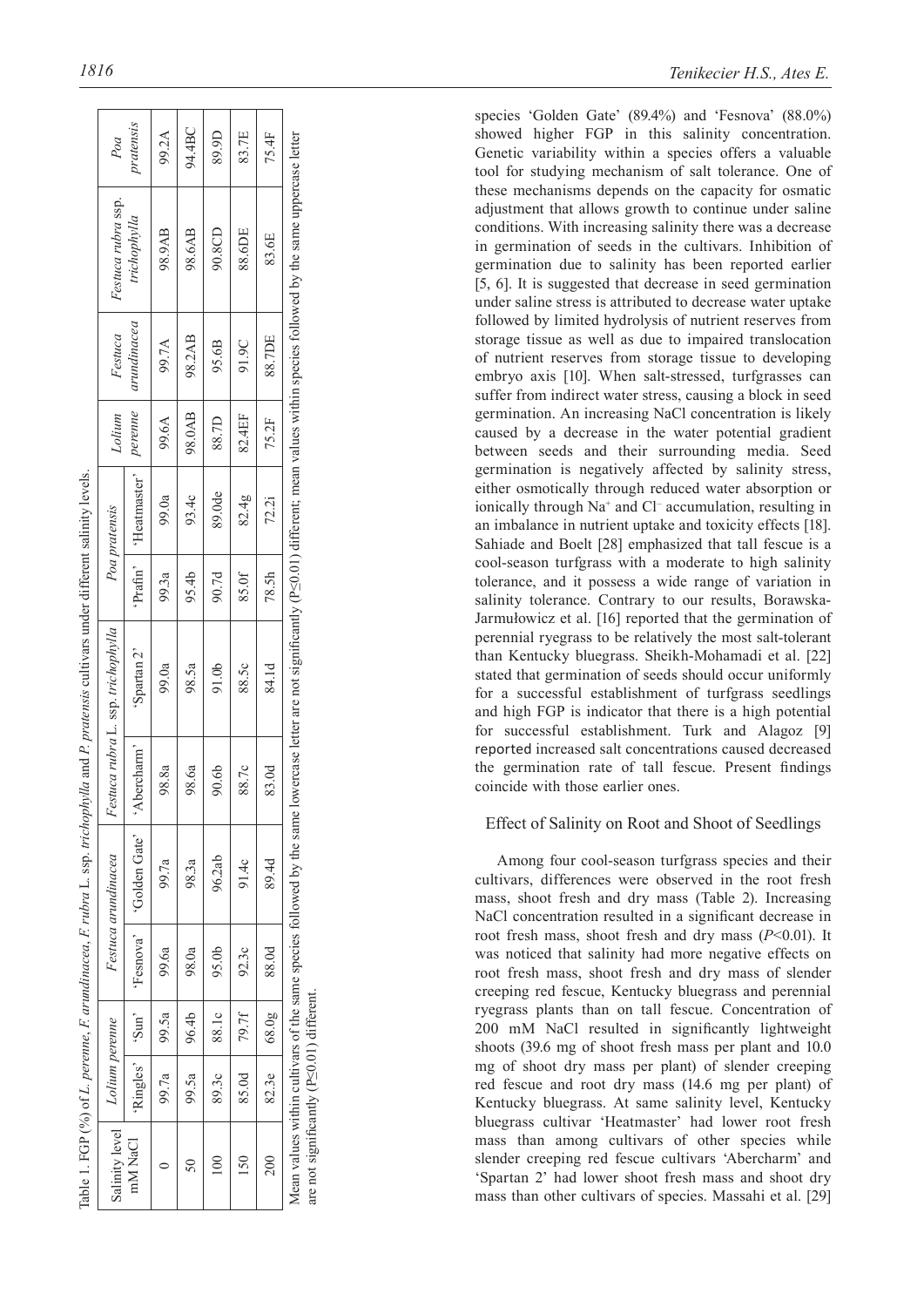| <br>$\mathbf{r}$<br>i<br>whi babitlight because of the pro-      |  |
|------------------------------------------------------------------|--|
| ı<br>ļ<br>noquint use l<br>.<br>נ                                |  |
| $\frac{1}{2}$<br>L' raib<br>ļ<br>ļ                               |  |
| $\sim$ H $\sim$<br>l<br>$\ddot{\phantom{0}}$<br>l<br>)<br>2<br>l |  |
| $\overline{a}$<br>í<br>ĺ<br>È<br>ľ<br>י המתמש                    |  |
| i<br>E                                                           |  |
| ن<br>-<br>-                                                      |  |

| Salinity level                                  | Lolium perenne |                   |           | Festuca arundinacea                                                   |              | Festuca rubra L. ssp. trichophylla |         | Poa pratensis | Lolium  | Festuca     | Festuca rubra                                                                                                              | Poa       |
|-------------------------------------------------|----------------|-------------------|-----------|-----------------------------------------------------------------------|--------------|------------------------------------|---------|---------------|---------|-------------|----------------------------------------------------------------------------------------------------------------------------|-----------|
| mM NaCl                                         | 'Ringles'      | 'Sun'             | 'Fesnova' | 'Golden Gate'                                                         | 'Abercharm'  | Spartan 2 <sup>-</sup>             | Prafin' | 'Heatmaster'  | perenne | arundinacea | ssp. trichophylla                                                                                                          | pratensis |
|                                                 |                |                   |           | <b>NHS</b>                                                            | mg per plant |                                    |         |               |         |             |                                                                                                                            |           |
| $\circ$                                         | 109.2a         | 109.9a            | 127.9a    | 128.0a                                                                | $60.7b$      | 62.8a                              | 77.4ab  | 78.9a         | 109.6C  | 128.0A      | 61.8M                                                                                                                      | 78.2H     |
| 50                                              | 108.5b         | 107.3c            | 127.0b    | 127.8a                                                                | 59.7bc       | 60.5b                              | 75.1b   | 75.3b         | 107.9D  | 127.4B      | 60.1MN                                                                                                                     | 75.21     |
| 100                                             | 90.8d          | 89.4de            | 100.4cd   | 101.7c                                                                | 50.4c        | 49.7cd                             | 68.0c   | 67.5c         | 90.1F   | 101.1E      | 50.10                                                                                                                      | 68.8K     |
| 150                                             | 78.1e          | 75.5f             | 89.9de    | 91.1d                                                                 | 45.8d        | 45.4d                              | 60.1d   | 58.2de        | 76.81   | 90.5F       | 45.6Q                                                                                                                      | 59.2N     |
| 200                                             | 65.1g          | 63.4h             | 80.4e     | 80.6e                                                                 | 39.7e        | 39.5e                              | 52.7e   | 45.5f         | 64.3L   | 80.5G       | 39.6R                                                                                                                      | 49.1OP    |
|                                                 |                |                   |           | <b>RFM</b>                                                            | mg per plant |                                    |         |               |         |             |                                                                                                                            |           |
| $\circ$                                         | 52.1a          | 52.4a             | 65.7a     | 66.0a                                                                 | 33.7b        | 34.5a                              | 41.7a   | 42.0a         | 52.3B   | 65.9A       | 34.1G                                                                                                                      | 41.9E     |
| 50                                              | 41.2b          | 40.6b             | 65.5ab    | 65.6ab                                                                | 30.4c        | 30.7c                              | 39.8b   | 40.4ab        | 40.9EF  | 65.6A       | 30.6H                                                                                                                      | 40.1F     |
| 100                                             | 20.3c          | 18.9c             | 50.9bc    | 51.3 <sub>b</sub>                                                     | 25.7d        | 25.0d                              | 30.2c   | 29.7c         | 19.6JK  | 51.1C       | 25.41                                                                                                                      | 30.0H     |
| 150                                             | 16.5d          | 15.8de            | 43.5cd    | 43.7c                                                                 | 20.1f        | 20.0f                              | 25.1d   | 24.8d         | 16.2K   | 43.6D       | 20.1J                                                                                                                      | 25.01     |
| 200                                             | 15.4e          | 14.7f             | 39.7d     | 40.0d                                                                 | 15.2e        | 16.3e                              | 15.0e   | 14.2f         | 15.1M   | 39.9F       | 15.8L                                                                                                                      | 14.6N     |
|                                                 |                |                   |           | <b>NICIS</b>                                                          | mg per plant |                                    |         |               |         |             |                                                                                                                            |           |
| $\circ$                                         | 21.0a          | 21.5a             | 25.6a     | 25.9a                                                                 | 14.5b        | 15.1a                              | 19.8a   | 20.4a         | 21.3B   | 25.8A       | 14.8H                                                                                                                      | 20.1D     |
| 50                                              | 20.7b          | 20.4 <sub>b</sub> | 25.4ab    | 25.5ab                                                                | 14.0bc       | 14.2bc                             | 17.5b   | 17.8b         | 20.6C   | 25.5A       | 14.11                                                                                                                      | 17.7E     |
| 100                                             | 17.3c          | 17.0c             | 20.5bc    | 21.0 <sub>b</sub>                                                     | 11.7c        | 11.5c                              | 16.7c   | 16.6c         | 17.2F   | 20.8C       | $11.6K$                                                                                                                    | 16.7FG    |
| 150                                             | 14.5d          | 14.2d             | 17.1d     | 17.8c                                                                 | 10.8d        | 10.4de                             | 13.4d   | 13.2d         | 14.4HI  | 17.5E       | 10.6LM                                                                                                                     | 13.3J     |
| 200                                             | 13.3e          | 12.8f             | 15.2e     | 15.4e                                                                 | 9.9e         | 10.0e                              | 11.3e   | 10.7f         | 13.1J   | 15.3G       | 10.0M                                                                                                                      | 11.0L     |
| are not significantly $(P \le 0.01)$ different. |                |                   |           | Mean values within cultivars of the same species followed by the same |              |                                    |         |               |         |             | owercase letter are not significantly (PS0.01) different; mean values within species followed by the same uppercase letter |           |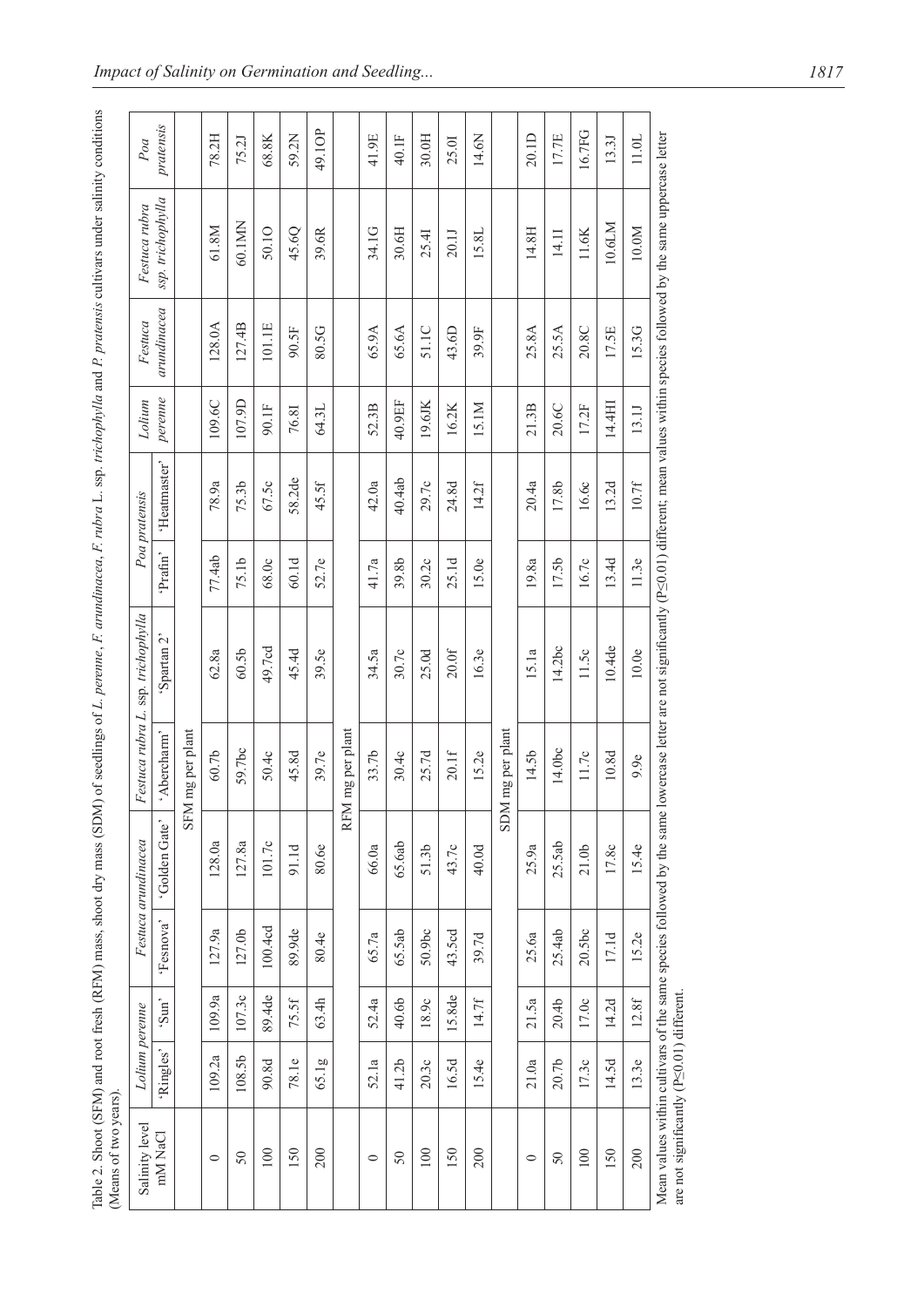| Salinity level                                  | Lolium perenne |                  |                  | Festuca arundinacea                                                     |                    | Festuca rubra L. ssp. trichophylla                                                                                         |                  | Poa pratensis    | Lolium  | Festuca     | Festuca rubra     | Poa       |
|-------------------------------------------------|----------------|------------------|------------------|-------------------------------------------------------------------------|--------------------|----------------------------------------------------------------------------------------------------------------------------|------------------|------------------|---------|-------------|-------------------|-----------|
| mM NaCl                                         | Ringles'       | 'Sun'            | 'Fesnova'        | 'Golden Gate'                                                           | 'Abercharm'        | 'Spartan 2'                                                                                                                | 'Prafin'         | 'Heatmaster'     | perenne | arundinacea | ssp. trichophylla | pratensis |
|                                                 |                |                  |                  |                                                                         | CS(mg)<br>∝        |                                                                                                                            |                  |                  |         |             |                   |           |
| $\circ$                                         | 4.4a           | 4.1 <sub>b</sub> | 4.0 <sub>b</sub> | 3.9b                                                                    | 3.2a               | 3.2a                                                                                                                       | 2.9c             | 2.9c             | 4.3A    | 4.0C        | 3.2E              | 2.9G      |
| 50                                              | 4.2a           | 4.3a             | 4.0 <sub>b</sub> | 4.0 <sub>b</sub>                                                        | 3.3a               | 3.3a                                                                                                                       | 3.3 <sub>b</sub> | 3.2 <sub>b</sub> | 4.3A    | 4.0C        | 3.3E              | 3.3E      |
| 100                                             | 4.2a           | 4.3a             | 3.9b             | 3.8b                                                                    | 3.3a               | 3.3a                                                                                                                       | 3.1 <sub>b</sub> | 3.1 <sub>b</sub> | 4.3A    | 3.9C        | 3.3E              | 3.1F      |
| 150                                             | 4.4a           | 4.3a             | 4.3a             | 4.1a                                                                    | 3.2a               | 3.4a                                                                                                                       | 3.5a             | 3.4a             | 4.4A    | 4.2B        | 3.3E              | 3.5D      |
| 200                                             | 3.9c           | 3.9c             | 4.3a             | 4.2a                                                                    | 3.0 <sub>b</sub>   | 3.0 <sub>b</sub>                                                                                                           | 3.7a             | 3.2 <sub>b</sub> | 3.9C    | 4.3A        | $3.0$ F           | 3.5D      |
|                                                 |                |                  |                  |                                                                         | RWC (%)            |                                                                                                                            |                  |                  |         |             |                   |           |
| $\circ$                                         | 80.8b          | 80.4b            | 80.0c            | 79.8c                                                                   | 76.1b              | 76.0b                                                                                                                      | 74.4f            | 74.1f            | 80.6B   | 79.9C       | 76.1H             | 74.3K     |
| $50\,$                                          | 80.9a          | 81.0a            | 80.0c            | 80.0c                                                                   | 76.5b              | 76.5b                                                                                                                      | 77.0c            | 76.4d            | 81.0A   | 80.0C       | 76.5G             | 76.7F     |
| 100                                             | 80.9a          | 81.0a            | 79.6c            | 79.4d                                                                   | 76.8a              | 76.9a                                                                                                                      | 75.4e            | 75.4e            | 81.0A   | 79.5D       | 76.9F             | 75.41     |
| 150                                             | 81.4a          | 81.2a            | 81.0a            | 80.5b                                                                   | 76.4b              | 77.1a                                                                                                                      | 77.7b            | 77.3b            | 81.3A   | 80.8B       | 76.8F             | 77.5E     |
| 200                                             | 79.6c          | 79.8c            | 81.1a            | 80.9a                                                                   | 75.1c              | 74.7c                                                                                                                      | 78.6a            | 76.5d            | 79.7C   | 81.0A       | <b>74.9J</b>      | 77.6E     |
|                                                 |                |                  |                  |                                                                         | $\Gamma\Gamma$ (%) |                                                                                                                            |                  |                  |         |             |                   |           |
| 50                                              | 98.6a          | 94.9b            | 99.2a            | 98.5a                                                                   | 96.6a              | 94.0ab                                                                                                                     | 88.4a            | 87.3a            | 96.8B   | 98.9A       | 95.3BC            | 87.9D     |
| 100                                             | 82.4c          | 79.1d            | 80.1b            | 81.1b                                                                   | 80.7b              | 76.2bc                                                                                                                     | 84.3b            | 81.4bc           | 80.8F   | 80.6F       | 78.5G             | 82.9E     |
| 150                                             | 69.0e          | 66.0f            | 66.8c            | 68.7c                                                                   | 74.5c              | 68.9d                                                                                                                      | 67.7c            | 64.7d            | 67.51   | 67.81       | 71.7H             | 66.2JK    |
| 200                                             | 63.3g          | 59.5h            | 59.4d            | 59.5d                                                                   | 68.3e              | 66.2e                                                                                                                      | 57.1e            | 52.5f            | 61.4L   | 59.5L       | 67.31             | 54.8M     |
| are not significantly $(P \le 0.01)$ different. |                |                  |                  | Mean values within cultivars of the same species followed by the same I |                    | owercase letter are not significantly (PS0.01) different; mean values within species followed by the same uppercase letter |                  |                  |         |             |                   |           |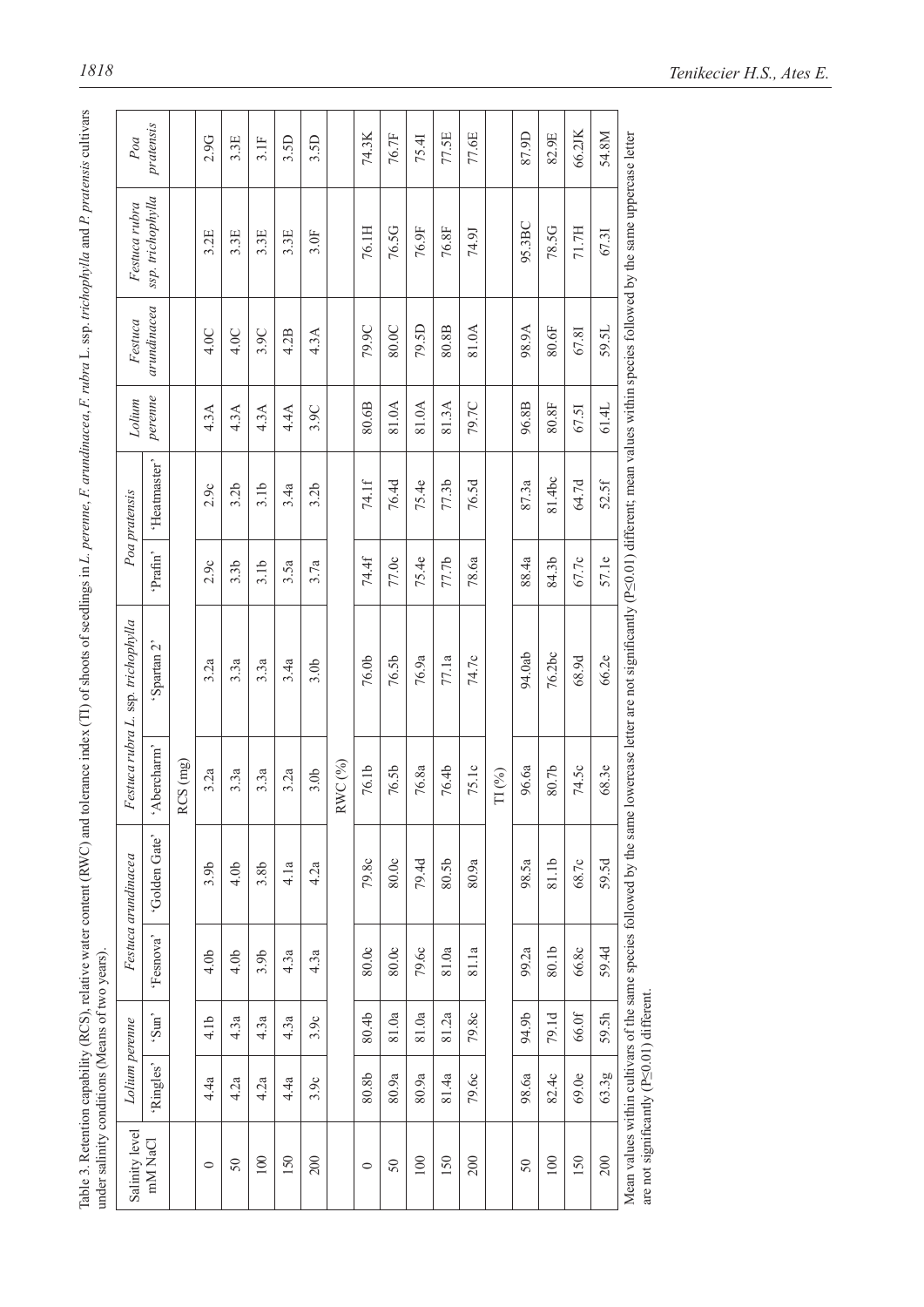reported that lawn quality of tall fescue was unaffected by saline irrigation at an EC of  $12.0 \text{ dS·m}^{-1}$  for  $210$ days. Wheatgrass (*Agropyron cristatum* L.), perennial ryegrass, red fescue (*F. rubra* L.), and switchgrass (*Panicum virgatum* L.) were also classified 'moderately tolerant' together with tall fescue. Among the coolseason turfgrasses, the authors only rated alkali grass (*Puccinellia* spp.) as 'tolerant': able to grow at salt levels equivalent to >10 ds m−1. Salt stress involves osmotic and ionic stresses, and the suppression of growth is directly contingent on the total soluble salt concentration and soil osmotic potential. The detrimental effect can be seen at the whole-plant level as plant death or decreased productivity [18]. According to Borawska-Jarmułowicz et al. [16] and Souri and Tohidloo [30], the fresh mass and dry mass of seedlings were significantly increased under salinity conditions. Our data showed that under this salinity level the root mass of cultivars of four species reduced. Other values were similar to those designated by researchers [1, 8, 10, 31, 32].

# Effect of Salinity on RCS, RWC and TI of Shoot of Seedlings

Statistically significant (*P*<0.01) were observed differences among NaCl levels for RCS, RWC and TI of shoots of seedlings in perennial ryegrass, tall fescue, slender creeping red fescue and Kentucky bluegrass cultivars (Table 3). TI of the species and cultivars significantly decreased in salt stress. When compared four turfgrass species, the lowest TI was calculated in the Kentucky bluegrass (54.8 %) in 200 mM NaCl level, whereas the lowest RCS (2.9 mg) and RWC (74.3 %) were determined in the same species in control treatment. The tall fescue cultivars 'Golden Gate' and 'Fesnova' exhibited higher values than the other cultivars for RCS of shoot (4.2-4.3 mg) under 200 mM salinity level. However, the cultivars showed diversity in RWC under salt stress. The Kentucky bluegrass cultivars showing a low RWC for shoot in control treatment were cultivar 'Heatmaster' (74.1 %) and cultivar 'Prafin' (74.4 %). These results were distinct with Ates and Tekeli [10]. They reported that the RWC of shoot were not affected in salinity treatments whereas Negrão et al. [33] stated that the water content and osmotic potential of plants become more negative with an increase in salinity, whereas turgor pressure increases with increasing salinity. Hniličková et al. [34] reported that the osmotic potential decreased with increasing NaCl concentration, while RWC decreased did not take place until 200 mM NaCl. A greater decline in osmotic potential compared with the total water content led to turgor maintenance in plants under progressive or prolonged salinity stress [35]. Soni et al. [36] emphasized that the water content was decreased by salinity stress conditions, but Gebauer et al. [37] reported that the leaves of salttreated plants accumulated more water than leaves of control plants. In the study carried out by Lin and Qian [23], they were determined that TI was higher in low

|                   |                |                                 |                                 |                                         |               | Table 4. Effect of salinity on K*/Na* ratio in shoots of L. perenne, F. arundinacea, F. rubra L. ssp. trichophylla and P. pratensis cultivars (Means of two years). |               |               |                |                |                   |               |
|-------------------|----------------|---------------------------------|---------------------------------|-----------------------------------------|---------------|---------------------------------------------------------------------------------------------------------------------------------------------------------------------|---------------|---------------|----------------|----------------|-------------------|---------------|
| Salinity<br>level |                | Lolium perenne                  |                                 | Festuca arundinacea                     |               | Festuca rubra L. ssp.<br>trichophylla                                                                                                                               |               | Poa pratensis | Lolium         | Festuca        | Festuca rubra     | Poa           |
| mM NaCl           | 'Ringles'      | $\sum_{i=1}^{n}$                |                                 | 'Fesnova'   'Golden Gate'   'Abercharm' |               | 'Spartan 2'                                                                                                                                                         | 'Prafin'      | 'Heatmaster'  | perenne        | arundinacea    | ssp. trichophylla | pratensis     |
|                   | $10.7\pm0.3$   |                                 | $11.0 \pm 0.2$   $12.1 \pm 0.2$ | $12.4 \pm 0.3$                          | $9.9 + 0.2$   | $10.0 + 0.3$                                                                                                                                                        | $9.5 \pm 0.2$ | $9.8 \pm 0.3$ | $10.8 + 0.2$   | $12.3 \pm 0.2$ | $9.9 + 0.3$       | $9.6 \pm 0.2$ |
|                   |                | $10.2 \pm 0.2$   $10.5 \pm 0.3$ | $11.9 \pm 0.3$                  | $11.6 \pm 0.4$                          | $9.4 \pm 0.2$ | $9.7 + 0.2$                                                                                                                                                         | $9.4 \pm 0.2$ | $9.6 \pm 0.2$ | $10.3 \pm 0.3$ | $11.8 \pm 0.3$ | $9.5 \pm 0.3$     | $9.5 \pm 0.2$ |
| $\frac{1}{2}$     | $8.7\pm0.3$    | $9.1 \pm 0.3$                   | $10.3 \pm 0.4$                  | $10.0 + 0.4$                            | $9.5 \pm 0.3$ | $9.6 \pm 0.3$                                                                                                                                                       | $8.9 \pm 0.3$ | $8.5 + 0.3$   | $8.9 + 0.2$    | $10.2 \pm 0.2$ | $9.5 + 0.2$       | $8.7 + 0.2$   |
| 150               | $5.2 + 0.4$    | $4.9 \pm 0.2$                   | $6.1 \pm 0.3$                   | $6.7 + 0.2$                             | $5.4 \pm 0.2$ | $6.3 \pm 0.4$                                                                                                                                                       | $5.0 + 0.2$   | $4.8 + 0.2$   | $5.0 + 0.3$    | $6.4 \pm 0.3$  | $5.8 + 0.4$       | $4.9 + 0.3$   |
| 200               | $1.70 \pm 0.3$ | $1.55 \pm 0.2$                  | $2.1 + 0.2$                     | $2.2 + 0.3$                             | $1.9 + 0.2$   | $2.2 + 0.2$                                                                                                                                                         | $1.5 \pm 0.3$ | $1.6 + 0.3$   | $1.6 + 0.3$    | $2.2 + 0.2$    | $2.1 + 0.2$       | $1.5 + 0.3$   |
|                   |                |                                 |                                 |                                         |               | Each value represents mean of three replicates. Values were rounded up to nearest whole figure and SD determined                                                    |               |               |                |                |                   |               |

Each value represents mean of three replicates. Values were rounded up to nearest whole figure and SD determined.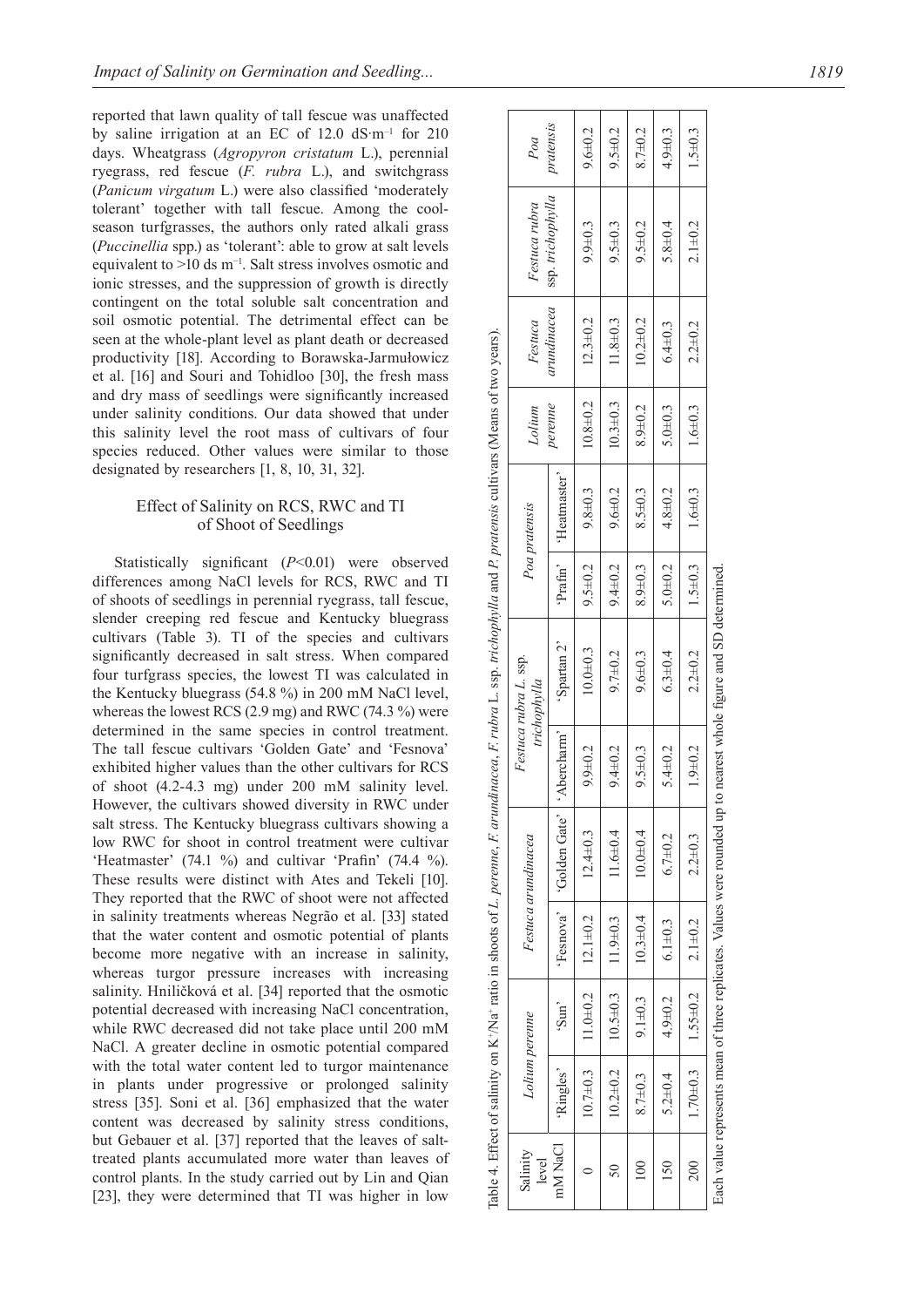salt concentrations, as salt level increased TI decreased significantly, which is similar to the present findings.

# Effect of Salinity on K<sup>+</sup>/Na<sup>+</sup> Ratios in Shoot Dry Mass

The  $K^{\dagger}/Na^{\dagger}$  ratios in shoots dry mass were also significant different  $(P<0.01$ , Table 4). The K<sup>+</sup>/Na<sup>+</sup> ratios were decreased with the increase of NaCl concentrations. The 200 mM NaCl treatment had the lowest  $K^{\dagger}/Na^{\dagger}$  ratio of 1.5 (ranging from 1.5 to 2.2 for all cultivars) in shoot dry mass of 'Prafin' cultivar of Kentucky bluegrass. The possible mechanisms of salt tolerance in plants include the following: (a) the uptake of no or little salt into the plant, (b) tissue tolerance, (c) the accumulation of salt in vacuoles without any physiological interference, (d) ion discrimination (e.g.,  $K^+$ , sodium (Na<sup>+</sup>), chloride (Cl<sup>-</sup>), and sulfate (SO4- )) during root uptake and translocation in plant shoots, and (v) the use of different biochemical processes, such as enzyme, hormone, or antioxidant production. One or more of these mechanisms may be responsible for the observed variations in the salt tolerance of plants with different genotypes and from different species. The  $K^+/Na^+$  ratio has been established as a criterion by scientists to determine if a plant has salt tolerance. Thus, cultivars that maintain higher  $K^+/$ Na<sup>+</sup> ratios are considered salt tolerant [38]. Evelin et al. [39] reported that regulating  $K^+$  uptake and preventing  $Na<sup>+</sup>$  entry and the efflux of  $Na<sup>+</sup>$  from cells are common strategies used by plants to maintain desirable  $K^{\dagger}/Na^{\dagger}$ ratios in the cytosol. Rodrigues [40] demonstrated that the maximum ratios of photosynthesis and plant growth occurred when the leaf  $K^+/Na^+$  ratios were between 1.0 and 2.0, which indicated that this parameter could be a good indicator in leaves for favorable  $K<sup>+</sup>$  homeostasis under high salinity conditions. The tall fescue cultivars and slender creeping red fescue cultivar 'Spartan 2' had K+ /Na+ ratios greater than 2.0. Besides, our results were distinct with Gebauer et al. [36]. They reported that the K+ /Na+ ratio increased as the salinity of the irrigation water increased for tall fescue cultivar 'Fawn' and perennial ryegrass cultivar 'Quartet'.

## **Conclusions**

Salinity is one of the most important factors affecting turf of the high quality. The results from the different NaCl concentrations applied in four cool-season turfgrass species and cultivars can be summarized as follow: (a) Eight introduced turfgrass cultivars showed different adaptations for coping with different salinity levels. (b) Based on their tolerance index (TI), five cultivars, 'Ringles' perennial ryegrass, 'Abercharm' slender creeping red fescue, 'Prafin' Kentucky bluegrass, 'Fesnova' and 'Golden Gate' tall fescue demonstrated good salt tolerance. (c) In addition, maximum ratios of photosynthesis and plant growth occurred when the  $K^{\dagger}/Na^{\dagger}$  ratios were between

1.0 and 2.0. The tolerance indexes of the these cultivars were supported by the  $K^{\dagger}/Na^{\dagger}$  ratios. (d) The cultivars 'Ringles', 'Abercharm', 'Prafin', 'Fesnova' and 'Golden Gate' exhibited potential salt tolerance and could compete with other cool-season turfgrass varieties regarding productivity under salt stress.

# **Conflict of Interest**

The authors declare no conflict of interest.

## **References**

- 1. ALAGOZ M., TURK M. Effect of different salt concentrations on the germination and seedling development of ryegrass (*Lolium perenne* L.). Euroasia Journal of Mathematics, Engineering, Natural and Medical Sciences, **7**, 1, **2020**.
- 2. ANONYMOUS. Turf for saline conditions. DLF Seed and Science, Worcestershire, UK. Available online: http:// www.dlf.com (accessed on 25.07.2021).
- 3. ROY S., CHAKRABORTY U. Screening of salttolerance potential of some native forage grasses from the eastern part of Terai-Duar grasslands in India. Tropical Grasslands-Forrajes Tropicales, **5**, 129, **2017**.
- 4. TEMEL S., KESKIN B., SIMSEK U., YILMAZ I.H. Performance of some forage grass species in halomorphic soil. Turkish Journal of Field Crops, **20**, 131, **2015**.
- 5. DEMIROGLU TOPCU G., OZKAN S.S. Effects of different salt sources and concentrations on germination parameters of barley (*Hordeum vulgare* L.) seeds. ISPEC Journal of Agricultural Sciences **4**, 456, **2020**.
- 6. PONARO C., BAROLO E., RIMI F., MACOLINO S., RICHARDSON M. Performance of various coolseason turfgrasses as influenced by simulated traffic in northeastern Italy. European Journal of Horticultural Science, **81**, 27, **2016**.
- 7. MWANDO E., ANGESSA T.T., HAN Y., LI C. Salinity tolerance in barley during germination-homologs and potential genes. Journal of Zhejiang University-Science B (Biomedicine & Biotechnology), **21**, 93, **2020**.
- 8. ORAK A., ATES E. Resistance to salinity stress and available water levels at the seedling stage of the common vetch (*Vicia sativa* L.). Plant Soil and Environment, **51**, 51, **2005**.
- 9. TURK M., ALAGOZ M. Effects of salt stress on the germination of tall fescue (*Festuca arundinacea* Schreb.) seeds. Journal of Agricultural Faculty of Bursa Uludag University, **34**, 317, **2020**.
- 10. ATES E., TEKELI A.S. Salinity tolerance of Persian clover (*Trifolium resupinatum* var. *Majus* Boiss.) lines at germination and seedling stage. World Journal of Agricultural Sciences, **3**, 71, **2007**.
- 11. MCFARLAND M., PROVIN T., REDMON L., BOELLSTORFF D., PETERSON J., MCDONALD A., STEIN L., WHERLEY B., REYNOLDS C. Salinity and Boron Tolerance of Common Native and Introduced Plants in Texas. Texas A&M AgriLife Extension, ESC-011, USA, pp. 11-14, **2018**.
- 12. YAMAZAKI K., ISHIMORI M., KAJIYA-KANEGAE H., TAKANASHI H., FUJIMOTO M., YONEDA J., YANO K., KOSHIBA T., TANAKA R., IWATA H.,